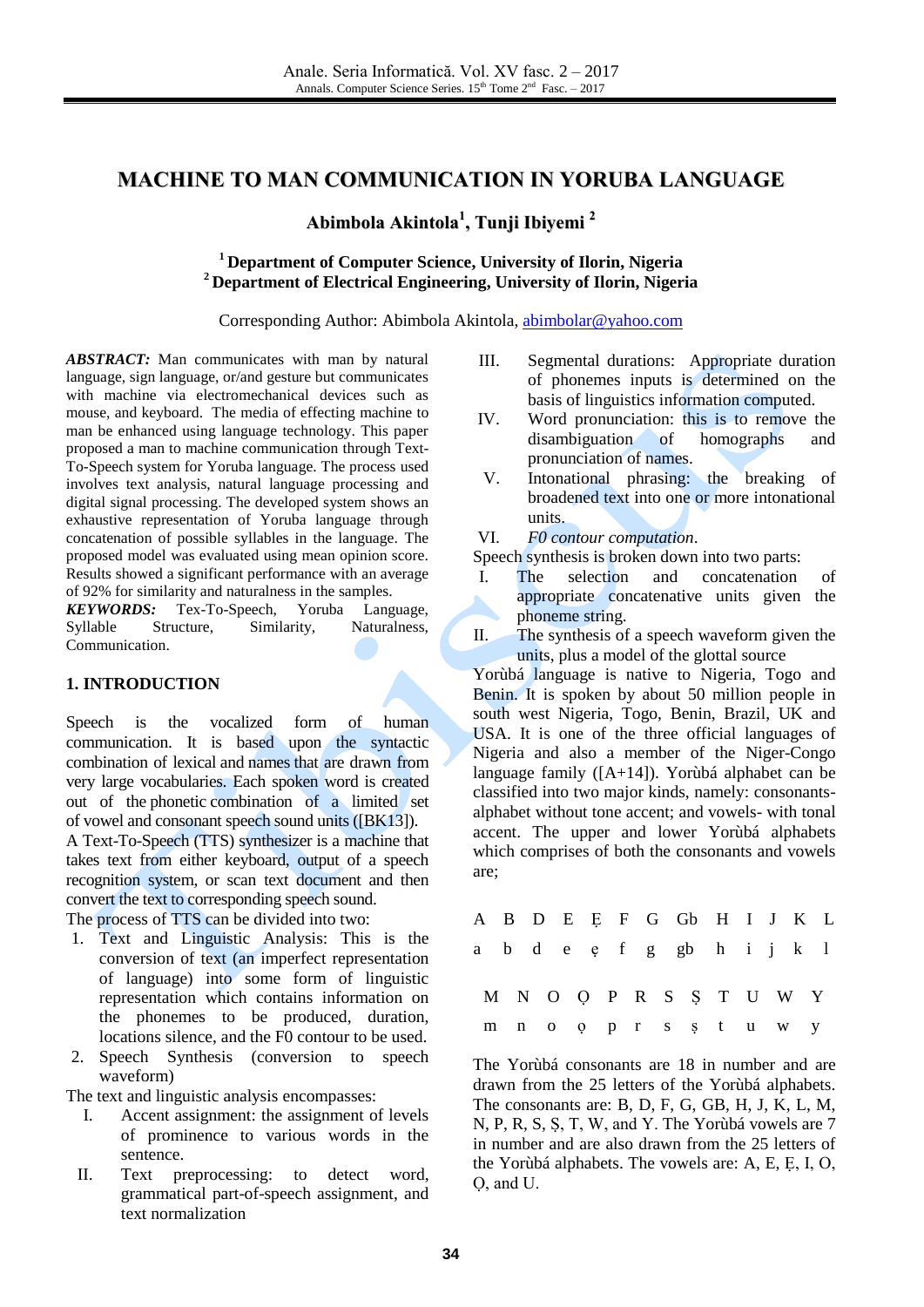## **2. LITERATURE REVIEW**

Speech is the vocalized form of human communication. It is based upon the syntactic combination of lexical and [names](http://en.wikipedia.org/wiki/Name) that are drawn from very large [vocabularies.](http://en.wikipedia.org/wiki/Vocabulary) Each spoken word is created out of the [phonetic](http://en.wikipedia.org/wiki/Phonetic) combination of a limited set of [vowel](http://en.wikipedia.org/wiki/Vowel) and [consonant](http://en.wikipedia.org/wiki/Consonant) speech sound units ([BK13]).

Text-To-Speech, also known as Speech Synthesis, is the computer production of human speech. It is the process of generating spoken words by machine from written input. Speech is often based on concatenation of natural speech i.e units that are taken from natural speech put together to form a word or sentence. Concatenative speech synthesis, according to Sproat and Olive ([SO99]), has become very popular in recent years due to its improved sensitivity to unit context.

Rhythm also is an important factor that makes the synthesized speech of a TTS system more natural and understandable. The prosodic structure provides important information for the prosody generation model to produce effects in synthesized speech ([SC12]).



**Figure 1: Overview of TTS (Source: [SC12])**

Text-To-Speech TTS is still very much at infancy as researchers are working round the clock to have a better algorithm. A TTS system developed through the establishment of corpus-based synthesis unit database that includes nasals, tones, stops and sadhi rules ([S+10]), subsystems of the system includes text-input system, text-to-sound convert system, training of basic synthesis units, and the acoustic wave play system. The system has a multiple accent corpus-based database which was developed using combination of basic phonemes of vowels,

consonants and tones from MLT (Modern Literal Taiwanese) books. It has limited speech input but uses large database to develop the MLT. A concatenative synthesis and bell lab approach (combination of phonetics and linguistic structure) to speech synthesis relies on designing and creating the acoustic inventory of the language by taking real recorded speech, cutting it into segments and concatenating these segments back together during synthesis ([C+00]). The synthesizer then produces a concatenative system, based on a set of prerecorded acoustic inventory elements that represent all the possible phone-to-phone transitions of the language. An Arabic system that uses a rule-based hybrid system, which is a combination of formant and concatenative speech techniques reduces the vocabulary independence and can handle all types of input text  $([Z+10])$ . The system omits some vowels of the language in use and also does not take intonation into consideration.

The use of concatenative synthesis bypasses most of the problems encountered by articulatory and formant synthesis techniques ([S+10]). Most developed systems make use of very large database that can slow the system down and also require lots of memory space. The issue of incorrect labeling due the large database can also lead to poor quality of the system.

In ([SGS06]) the system contains front-end which comprised of text analysis and phonetic analysis. The unit selection algorithm is based on Viterbi decoding algorithm of the best-path in the network of the speech units using spectral discontinuity and prosodic mismatch objective cost measures in place of HMM. The back-end is the speech waveform generation based on the harmonic coding of speech. The Harmonic coding enabled the system to compress the unit inventory size by a factor of three. Though, the system used transplanted prosody which does not take intonation into consideration, where generated prosody would have been more effective for the same purpose.

([S+03]) presents techniques for speech-to-text and speech-to-speech automatic summarization. It uses a two-stage summarization method consisting of important sentence extraction and word-based sentence compaction. Sentence and word units which maximize the weighted sum of linguistic likelihood, amount of information, confidence measure, and grammatical likelihood of concatenated units, were extracted from the speech recognition results. For speech-to-speech, sentences, words and between-filler units are investigated as units to be extracted from original speech and concatenated for producing summaries.

The proposed system is a concatenative speech synthesizer and combines real recorded speech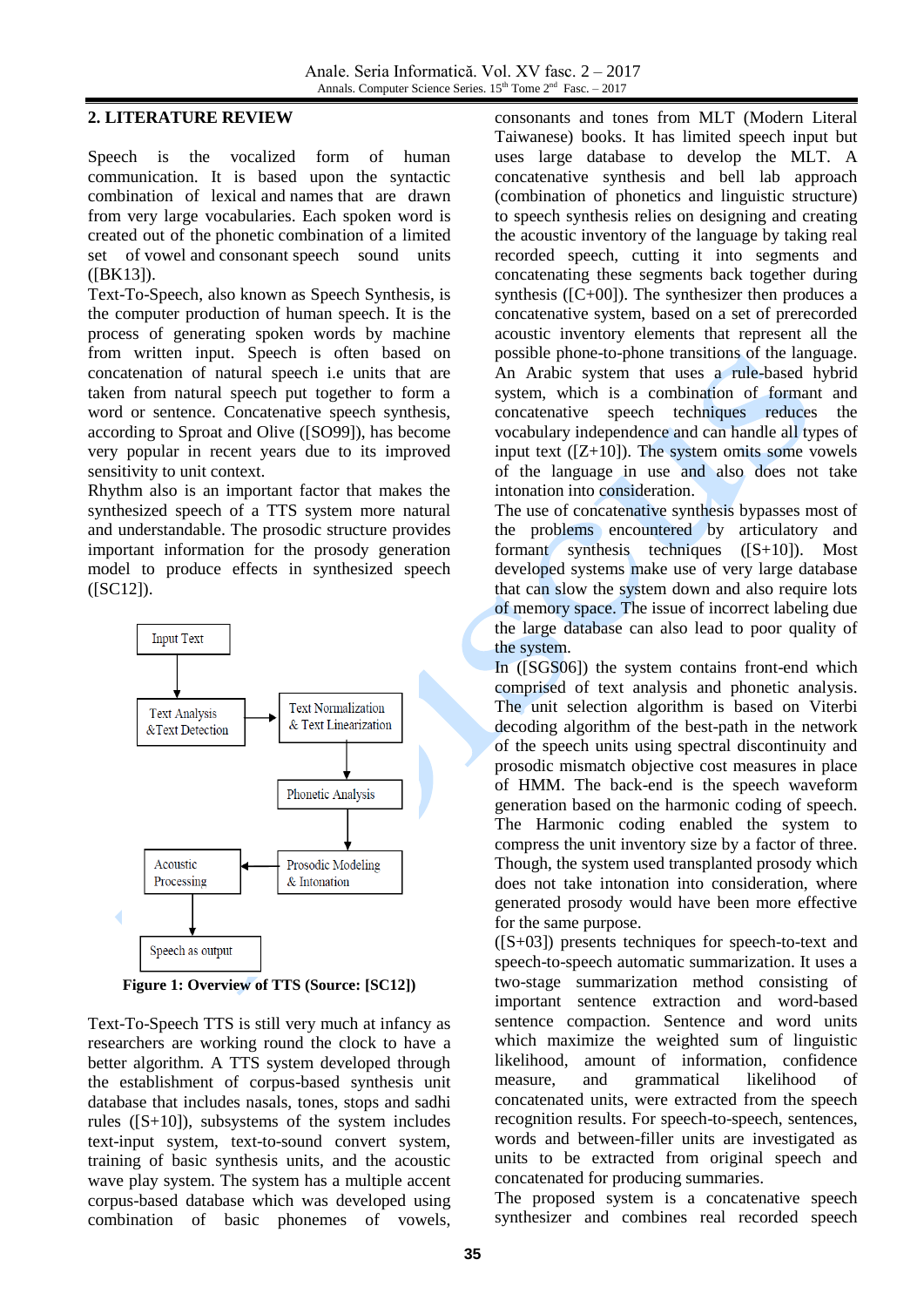sounds. It is based on prerecorded speech inputs which represents Yoruba language exhaustively by using all possible forms of syllable in the language, the syllabic structure is generated using vowels (v) only and consonant  $+$  vowels (cv). Each word is recognized if it exists in the library or broken down into syllables.

# **3. METHODOLOGY**

Text-To-Speech module converts text to speech through text analysis, natural language processing and digital signal processing. Vector Quantitization, and Mel-Frequency Cepstral Coefficient are applied to have better results. Concatenative Synthesis approach of TTS is used to form words by combining syllables.

# **3.1 Data collection**

Speech data (Yorùbá speech corpus): The data collection at this stage involves adequate training and testing data of Yorùbá speech samples. Samples from Male and female Yoruba speakers were captured using continuous and isolated speech sounds. The samples were repeated 5 times each and recorded using 8 kHz, 16 bit, Mono.

**Yorùbá Character Generation**: This is a distinct catalog of characters (Yorùbá Alphabet, counting numbers and special symbols) recognized by the computer hardware and software.

The character set defines 105 characters, the characters are:

- I. 24 uppercase Yoruba alphabet (without GB)
- II. 24 lowercase Yoruba alphabet (without gb)
- III. 7 uppercase vowel with high tone (`)
- IV. 7 lowercase vowel with high tone (`)
- V. 7 uppercase vowel with low tone (')<br>VI 7 lowercase vowel with low tone (')
- VI. 7 lowercase vowel with low tone ( $\dot{\phantom{1}}$ )<br>VII. Digit  $0-9$
- Digit  $0 9$
- VIII. 19 special characters

**Syllable**: Yorùbá syllable is a unit of pronunciation having one vowel sound, with or without surrounding consonants, forming the whole or a part of a word. Table 1, 2 and 3 shows all possible forms of Yorùbá language syllables.

Tables 1, 2, and 3 show the four hundred and ninetyseven (467) possible syllables in Yoruba language. It includes the vowels alone, the vowels alone with a high tone, vowels alone with low tone, the concatenation of consonant  $+$  vowels in high, mid, and low tone.

**Phonemes:** Yorùbá phonemes are the perceptually distinct units of sound that distinguish a word from another. Table 4 shows the phonemes and pronunciation for Yorùbá alphabets.

**Homographs**: Yorùbá homographic words are two or more Yorùbá words spelt the same way but not pronounced the same and have different meanings. Yorùbá language makes use of tones to differentiate these words. Table 5 shows some of the homographic words in Yorùbá with corresponding syllable, English meaning and phoneme pronunciation.

|                        | <b>THERE</b> IS NOT THE HUMAN COMMON TO HOME DYNAMICS WITH THIS COIN |     |      |                        |                        |       |                        |                |                        |  |  |  |  |
|------------------------|----------------------------------------------------------------------|-----|------|------------------------|------------------------|-------|------------------------|----------------|------------------------|--|--|--|--|
| A                      | Е                                                                    | E   | T    | $\Omega$               | O                      | U     | Ba                     | Da             | Fa                     |  |  |  |  |
| Ga                     | Gba                                                                  | Ha  | Ja   | Ka                     | La                     | Ma    | Na                     | $\mathbf{Pa}$  | Ra                     |  |  |  |  |
| Sa                     | sa                                                                   | Ta  | Wa   | Ya                     | Be                     | De    | $\mathbf{F}\mathbf{e}$ | Ge             | Gbe                    |  |  |  |  |
| He                     | Je                                                                   | Ke  | Le   | Me                     | Ne                     | Pe    | Re                     | Se             | şe                     |  |  |  |  |
| Te                     | We                                                                   | Ye  | Bę   | De                     | Fę                     | Ge    | Gbe                    | He             | Ję                     |  |  |  |  |
| Kę                     | Le                                                                   | Me  | Ne   | Pe                     | Re                     | Sę    | şę                     | Te             | $\overline{\text{We}}$ |  |  |  |  |
| $\overline{\text{Ye}}$ | Bi                                                                   | Di  | Fi   | Gi                     | Gbi                    | Hi    | Ji                     | Ki             | Li                     |  |  |  |  |
| Mi                     | Ni                                                                   | Pi  | Ri   | $\overline{\text{Si}}$ | $\overline{\text{si}}$ | Ti    | Wi                     | Yi             | Bo                     |  |  |  |  |
| Do                     | Fo                                                                   | Go  | Gbo  | Ho                     | Jo                     | Ko    | Lo                     | Mo             | $\overline{\text{No}}$ |  |  |  |  |
| Po                     | Ro                                                                   | So  | SO   | To                     | Wo                     | $Y_0$ | Bo                     | Do             | Fọ                     |  |  |  |  |
| Gọ                     | Gbo                                                                  | Họ  | Jo   | Ko                     | Lọ                     | Mọ    | No                     | P <sub>O</sub> | Rọ                     |  |  |  |  |
| Sọ                     | ŞQ                                                                   | To  | Wo   | Yọ                     | Bu                     | Du    | Fu                     | Gu             | Gbu                    |  |  |  |  |
| Hu                     | Ju                                                                   | Ku  | Lu   | Mu                     | Nu                     | Pu    | Ru                     | Su             | su                     |  |  |  |  |
| Tu                     | Wu                                                                   | Yu  | N    | M                      | An                     | En    | Оn                     | $U_{n}$        | Ban                    |  |  |  |  |
| Dan                    | $\mathbf{Fan}$                                                       | Gan | Gban | Jan                    | Kan                    | Lan   | Han                    | Yan            | Pan                    |  |  |  |  |
| Ran                    | San                                                                  | şan | Tan  | Wan                    | Ben                    | Den   | Fen                    | Gen            | Gben                   |  |  |  |  |
| Hen                    | Jen                                                                  | Len | Pen  | Ren                    | Sen                    | şen   | Ten                    | Wen            | Yen                    |  |  |  |  |
| Bọn                    | Don                                                                  | Fon | Gon  | Gbon                   | Họn                    | Jon   | Kon                    | Lon            | Pon                    |  |  |  |  |
| Rọn                    | Son                                                                  | şon | Ton  | Wọn                    | Yon                    | Bun   | Dun                    | Fun            | Gun                    |  |  |  |  |
| Gbun                   | Hun                                                                  | Jun | Lun  | Pun                    | Run                    | Sun   | şun                    | Tun            | Wun                    |  |  |  |  |
| Yun                    |                                                                      |     |      |                        |                        |       |                        |                |                        |  |  |  |  |

**Table 1: 201 (Two hundred and one) Yorùbá Syllables with mid tone**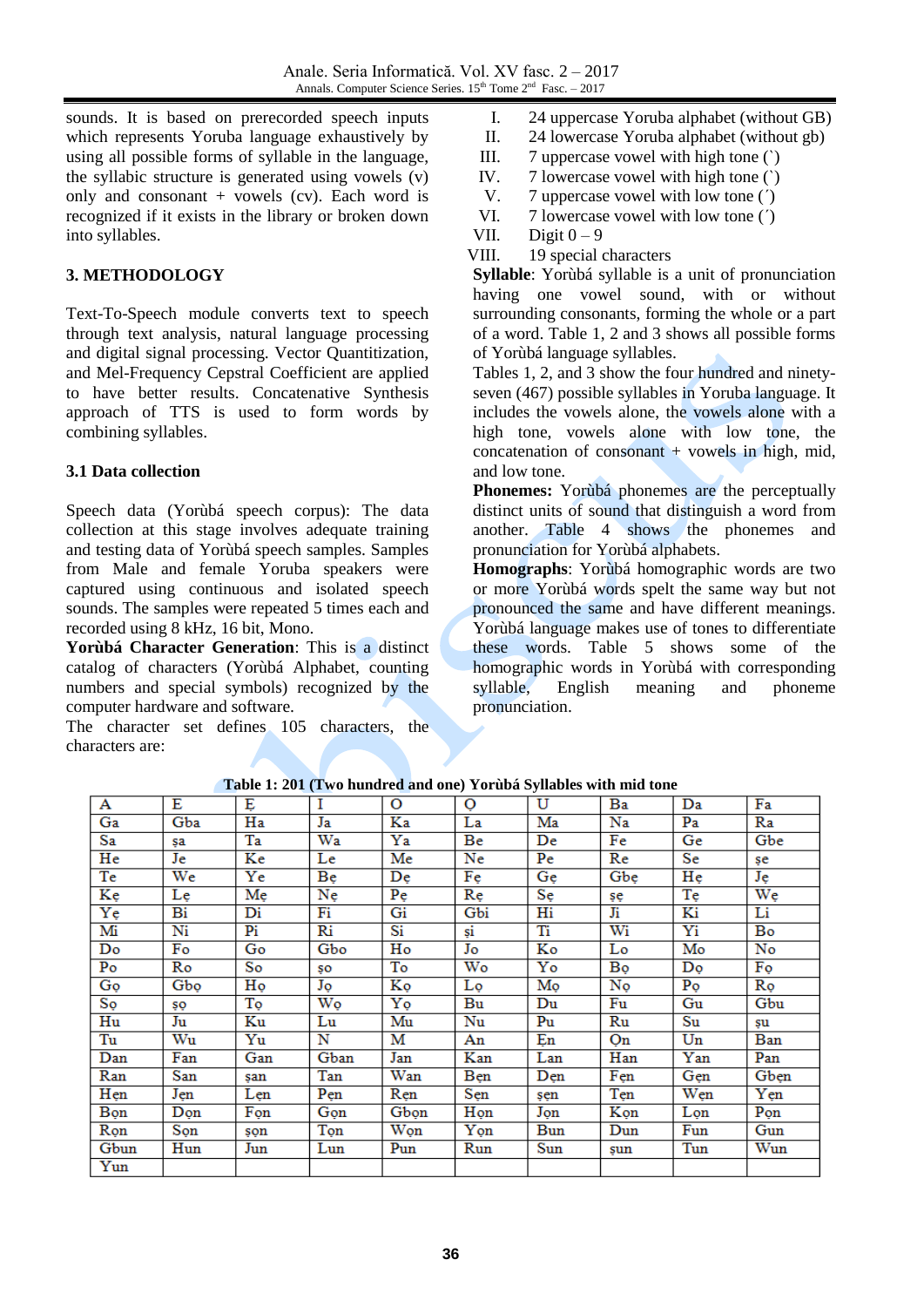Anale. Seria Informatică. Vol. XV fasc. 2 – 2017 Annals. Computer Science Series.  $15<sup>th</sup>$  Tome  $2<sup>nd</sup>$  Fasc.  $-2017$ 

| Α              | É   | Ę  |       | Ó                            | $\mathbf 0$            | Û            | Bà    | Dà | Fà          |
|----------------|-----|----|-------|------------------------------|------------------------|--------------|-------|----|-------------|
| Gà             | Gbà | Hà | Jà    | Kà                           | Là                     | Mà           | Nà    | Pà | Rà          |
| Sà             | Şà  | Tà | Wà    | Yà                           | Bè                     | Dè           | Fè    | Gè | Gbè         |
| Hè             | Jè  | Kè | Lè    | Mè                           | Nè                     | $P\grave{e}$ | Rè    | Sè | Şè          |
| Tè             | Wè  | Yè | Be    | $\mathbf{D}\hat{\mathbf{e}}$ | Fè                     | Gè           | Gbè   | He | Jè          |
| Kè             | Lè  | Mè | Nè    | $P_{\rm e}$                  | $\overline{\text{Re}}$ | Sè           | şė    | Tè | Wè          |
| Yè             | Bi  | Dì | Fì    | Gì                           | Gbì                    | Hì           | $J_1$ | Kì | Li          |
| Mì             | Nì  | Pì | Rì    | Sì                           | Şì                     | <b>Ti</b>    | Wì    | Yì | Bò          |
| Dò             | Fò  | Gò | Gbò   | Hò                           | Jò                     | Kò           | Lò    | Mò | Nò          |
| Pò             | Rò  | Sò | şò    | Tò                           | Wò                     | Yò           | Bộ    | Dò | Fò          |
| G <sub>Q</sub> | Gbo | Hộ | Jò    | Kò                           | Lò                     | Mò           | Nò    | Pò | $R_{\rm Q}$ |
| $S_0$          | ŞQ  | Tộ | $W_0$ | $Y_{\mathbf{Q}}$             | Bù                     | Dù           | Fù    | Gù | Gbù         |
| Hù             | Jù  | Kù | Lù    | Mù                           | Nù                     | Pù           | Rù    | Sù | şù          |
| Tù             | Wù  | Yù |       |                              |                        |              |       |    |             |

## **Table 2: 133 Upper Tone of All Possible Form of Yoruba Syllables**

**Table 3: 133 Lower Tone of All Possible Form of Yoruba Syllables**

| A   | Ė   | Ę  |                | Ó  | $\overline{O}$ | Ù  | Bá  | Dá | Fá  |
|-----|-----|----|----------------|----|----------------|----|-----|----|-----|
| Gá  | Gbá | Há | Já             | Ká | Lá             | Má | Ná  | Pá | Rá  |
| Sá  | Şá  | Tá | Wá             | Yá | Βé             | Dé | Fé  | Gé | Gbé |
| Hé  | Jé  | Κé | Lé             | Mé | Né             | Pé | Ré  | Sé | Şé  |
| Té  | Wé  | Υé | Bé             | Dé | Fé             | Gé | Gbé | Hé | Jé  |
| Κę́ | Lé  | Mé | Né             | Pé | Ré             | Sé | şę  | Té | Wé  |
| Yé  | Bí  | Dí | Fí             | Gí | Gbi            | Hí | Jí  | Κí | Lí  |
| Mí  | Ní  | Pí | Rí             | Sí | Şí             | Tí | Wí  | Yí | Bó  |
| Dó  | Fó  | Gó | Gbó            | Hó | Jó             | Kó | Ló  | Mó | Nó  |
| Pó  | Ró  | Só | şó             | Tó | Wó             | Yó | Bộ  | Dó | Fó  |
| Gó  | Gbó | Hộ | Jó             | Κó | Ló             | Mó | Nó  | Pó | Ró  |
| Só  | ŞQ  | Tó | W <sub>o</sub> | Yó | Bú             | Dú | Fú  | Gú | Gbú |
| Hú  | Jú  | Κú | Lú             | Μú | Nú             | Pú | Rú  | Sú | şú  |
| Tú  | Wú  | Yú |                |    |                |    |     |    |     |

# **Table 4: Thirty (30) Yorùbá phonemes**

| S/No.            | Phoneme                          | Pronunciation |
|------------------|----------------------------------|---------------|
| $\mathbf{1}$     | /b/                              | B             |
| $\overline{2}$   | /d/                              | D             |
| $\overline{3}$   | /f/                              | ${\bf F}$     |
| $\overline{4}$   |                                  | G             |
| $\overline{5}$   | $\frac{g}{g}$                    | Gb            |
| 6                | /h/                              | H             |
| $\boldsymbol{7}$ | $\frac{dy}{dy}$ or $\frac{1}{y}$ | $\bf J$       |
| 8                | /k/                              | $\rm K$       |
| 9                | $\sqrt{l}$                       | L             |
| 10               | /m/                              | $\mathbf{M}$  |
| 11               | /n/                              | N             |
| 12               | $\sqrt{kp}$                      | $\mathbf P$   |
| 13               | /r/                              | $\mathbf R$   |
| 14               | $\sqrt{s/}$                      | S             |
| 15               | /∫/                              | Ş             |

 $\triangle$ 

| S/No. | Phoneme                 | Pronunciation           |
|-------|-------------------------|-------------------------|
| 16    | /t/                     | T                       |
| 17    | /w/                     | $\overline{\mathbf{W}}$ |
| 18    | $\sqrt{j/2}$            | Y                       |
| 19    | /a                      | $\overline{A}$          |
| 20    | /e/                     | E                       |
| 21    | $\sqrt{\varepsilon}/$   | ę                       |
| 22    | $\mathbf{H}$            | I                       |
| 23    | /0/                     | $\mathbf 0$             |
| 24    | $\sqrt{c}$              | Ò                       |
| 25    | /u/                     | U                       |
| 26    | $/\tilde{a}/$           | An                      |
| 27    | $\widetilde{\epsilon}/$ | ęn                      |
| 28    | $\mathcal{U}$           | In                      |
| 29    | $/\mathcal{J}/$         | on                      |
| 30    | $\tilde{u}$             | Un                      |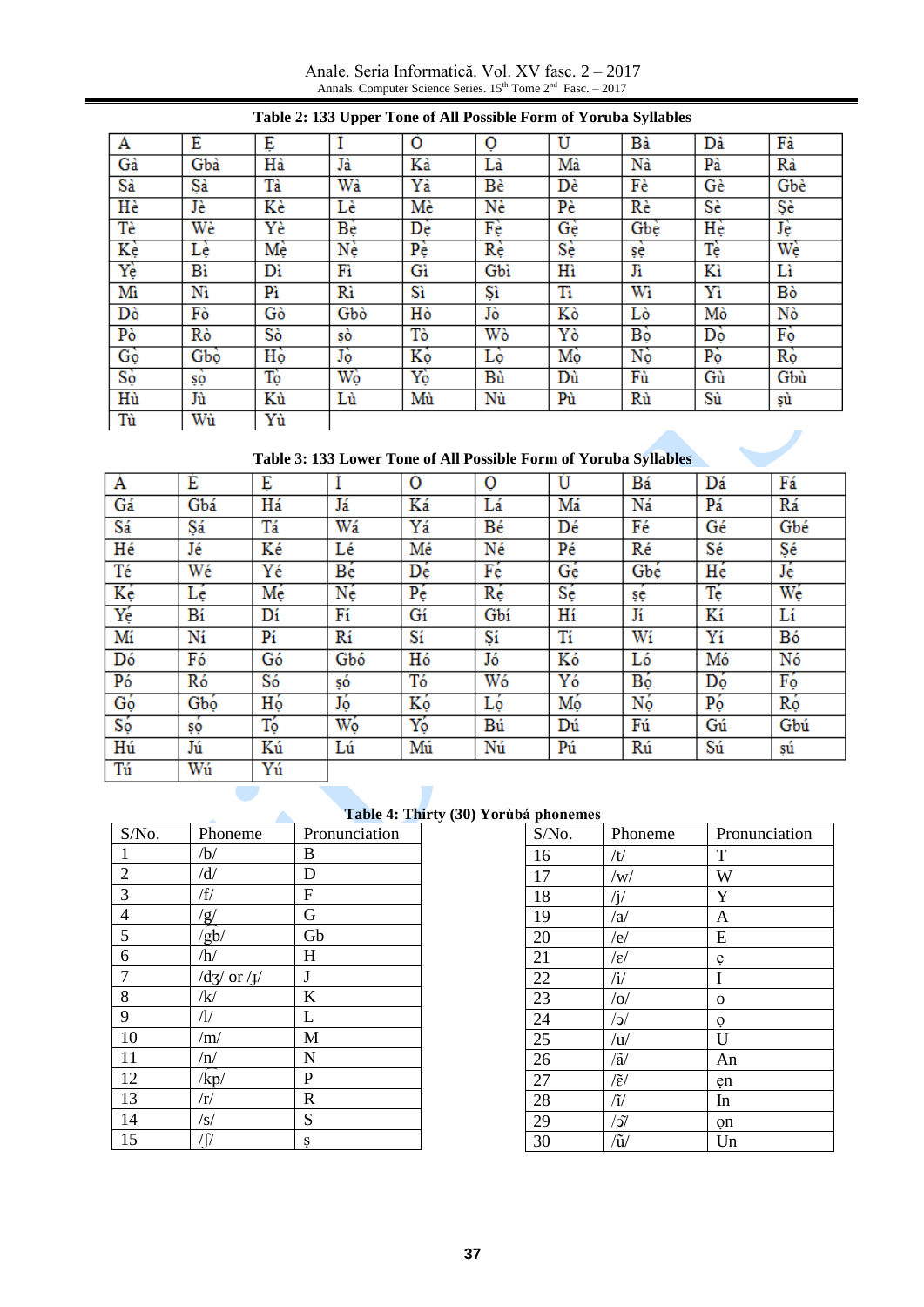Anale. Seria Informatică. Vol. XV fasc. 2 – 2017 Annals. Computer Science Series.  $15<sup>th</sup>$  Tome  $2<sup>nd</sup>$  Fasc.  $-2017$ 

|                |      |            |                         | Table 5: Yorùbá Homographic Words |                                          |
|----------------|------|------------|-------------------------|-----------------------------------|------------------------------------------|
| S/NO           | Word | Homographs | Syllable                | Meaning                           | Pronunciation                            |
| 1              | Aba  | Abá        | A/bá                    | Attempt                           | Abá                                      |
|                |      | Àbá        | À/bá                    | Mat                               | Àbá                                      |
|                |      | Abà        | A/ba                    | Barn                              | Abá                                      |
|                |      | Aba        | A/ba                    | Staple, Incubation                | Aba                                      |
| 2              | Abe  | Abe        | A/be'                   | <b>Bottom</b>                     | abέ                                      |
|                |      | Abe        | A/be                    | Razor                             | $ab\varepsilon$                          |
| 3              | Abo  | Abo        | A/bo                    | Female                            | Abo                                      |
|                |      | Àbò        | $\hat{A}/b\hat{o}$      | Refuge                            | Àbò                                      |
| $\overline{4}$ | Aja  | Ajá        | A/já                    | Dog                               | adzá                                     |
|                |      | Ajà        | A/jà                    | Attic                             | adzà                                     |
| 5              | Aje  | Àje        | $\hat{A}/i\hat{e}$      | Sorcerer                          | àφξέ                                     |
|                |      | Àje        | À/je                    | Oar, Paddle                       | àφε                                      |
| 6              | Ala  | Àlá        | À/lá                    | Dream                             | Àlá                                      |
|                |      | Àlà        | À/là                    | Boundary                          | Àlà                                      |
| $\overline{7}$ | Apa  | Apà        | A/pa                    | Arm                               | akpà                                     |
|                |      | Apa        | $\lambda$ /pa           | Prodigal                          | àkpa                                     |
|                |      | Apá        | A/pá                    | Mark, Sign                        | akpá                                     |
| 8              | Ara  | Ara        | A/ra                    | Body                              | Ara                                      |
|                |      | Ará        | A/rá                    | Relative                          | Ará                                      |
|                |      | Àrá        | À/rá                    | Thunder                           | Àrá                                      |
|                |      | Àrà        | $\hat{A}/\hat{ra}$      | Fashion                           | Àrà                                      |
| $\overline{9}$ | Baba | Baba       | Ba/ba                   | Father                            | Baba                                     |
|                |      | Bàbà       | Bà/bà                   | Guinea Corn                       | Bàbà                                     |
|                |      | Bàbá       | Bà/bá                   | Great thing                       | Bàbá                                     |
| 10             | Dana | Dáná       | Dá/ná                   | Make fire                         | Dáná                                     |
|                |      | Dánà       | Dá/nà                   | Robbery                           | Dánà                                     |
|                |      | Dána       | Dá/na                   | Pay dowry                         | Dána                                     |
| 11             | Ede  | Èdè        | $\dot{E}/d\hat{e}$      | Dialect                           | Èdè                                      |
|                |      | Edé        | E/dé                    | Lobster                           | edé                                      |
|                |      | Èdé        | $\dot{E}/d\acute{e}$    | <b>Buffalo</b>                    | Èdé                                      |
| 12             | Ere  | Ère        | $E$ /re                 | Gain                              | Ère                                      |
|                |      | Eré        | E/ré                    | Game                              | Eré                                      |
|                |      | Èrè        | $E/r$ è                 | Statue                            | Èrè                                      |
|                |      | Erè        | $E/r$ è                 | Snake                             | Erè                                      |
| 13             | Ewu  | Èwú        | È/wú                    | A day pounded yam                 | Èwú                                      |
|                |      | Ewu        | $E\!/wu$                | Danger                            | ewu                                      |
|                |      | Ewú        | $E/w$ ú                 | Grey hair                         | ewú                                      |
| 14             | Efon | Efon       | E/fon                   | Mosquito                          | εfon                                     |
|                |      | Efon       | E/fon                   | Arrow                             | $\epsilon$ fon                           |
|                |      | Efon       | E/fon                   | <b>Buffalo</b>                    | εfon                                     |
| 15             | Egba | Egba       | E/gba                   | Whip                              | $\epsilon$ gba                           |
|                |      | Egbà       | E/gbà                   | Two thousand                      | $\epsilon \widehat{gba}$                 |
|                |      | Egbà       | E/gbà                   | <b>Bracelet</b>                   | $\epsilon \widehat{gba}$                 |
|                |      | Egbá       | E/gbá                   | Yorùbá Tribe                      | εgbá                                     |
| 16             | Erin | Erín       | E/rín                   | Laughter                          | $\epsilon \overline{\tilde{\mathbf{n}}}$ |
|                |      | Erin       | E/rin                   | Four                              | έrĩ                                      |
| 17             | Etu  | Etù        | E/tu                    | Guinea Fowl                       | εtù                                      |
|                |      | Etù        | E/tu                    | Gun Powder                        | έtù                                      |
|                |      | Etu        | E/tu                    | Antelope                          | $\epsilon$ tu                            |
| 18             | Ewa  | Ewa        | E/wa                    | Ten                               | εwa                                      |
|                |      | Ewà        | E/wa                    | Beauty                            | εwà                                      |
|                |      | Ewà        | E/wa                    | Beans                             | Èwà                                      |
| 19             | Giri | Gìrì       | $Gi/\eta$               | Convulsion                        | gìrì                                     |
|                |      | Gírí       | Gí/rí                   | Promptly                          | gírí                                     |
|                |      | Girì       | $Gi/\hat{n}$            | Suddenly                          | girì                                     |
| 20             | Gba  | Gbà        | $Gb\grave{a}$           | Receive                           | gbà                                      |
|                |      | Gbá        | ${\rm Gb}\acute{\rm a}$ |                                   | gbá                                      |
|                |      |            |                         | Sweep                             |                                          |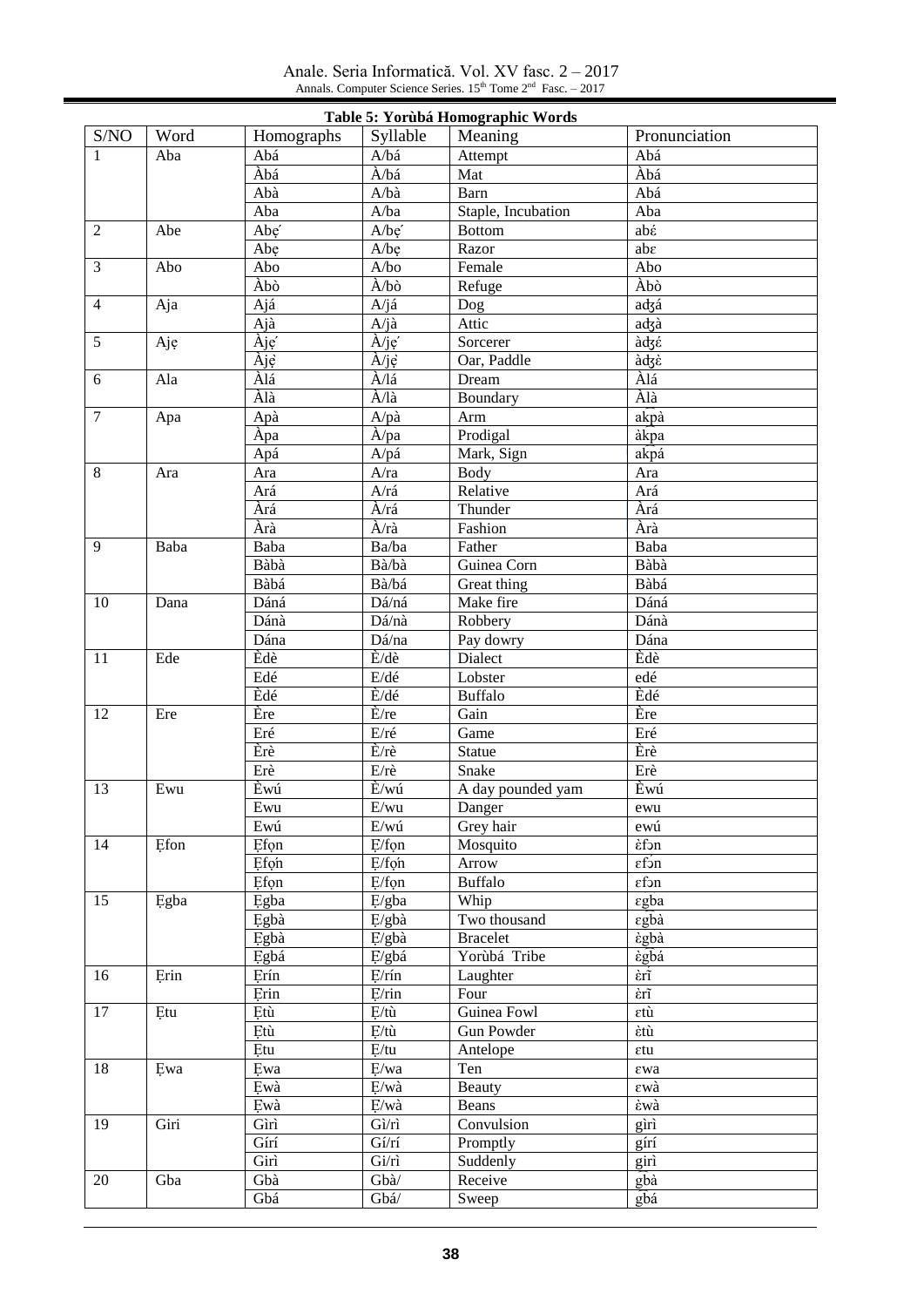Anale. Seria Informatică. Vol. XV fasc. 2 – 2017 Annals. Computer Science Series.  $15<sup>th</sup>$  Tome  $2<sup>nd</sup>$  Fasc.  $-2017$ 

|                 |            |                  |                         |                   | (Table 5)                   |
|-----------------|------------|------------------|-------------------------|-------------------|-----------------------------|
| 21              | Gbo        | Gbo'             | Gbo/                    | Bark, Ripen       | $g\overline{b}$ ó           |
|                 |            | Gbo              | Gbo/                    | To affect         | $g_{\rm b\dot{o}}$          |
| 22              | Iba        | Ìba              | Ì/ba                    | Few               | Ìba                         |
|                 |            | Ìbà              | Ì/bà                    | Respect           | Ìbà                         |
|                 |            | Ibà              | I/bà                    | Fever             | Ibà                         |
| 23              | Ibo        | Ìbo              | $\dot{l}/b\dot{o}$      | Plant             | Ìbo                         |
|                 |            | Ibo              | I/bo                    | Where             | Ibo                         |
| 24              | Idi        | ÌdÌ              | Ì/dÌ                    | <b>Bundle</b>     | ÌdÌ                         |
|                 |            | Idi              | i/di                    | <b>Bud</b>        | Idi                         |
|                 |            | Ìdí              | Ì/dí                    | Waist, Reason     | Ìdí                         |
| 25              | Igba       | Ìgbà             | $\dot{I}/gb\dot{a}$     | Time              | Ìgbà                        |
|                 |            | Igba             | I/gba                   | Two thousand      | Igba                        |
|                 |            | Igbá             | i/gbá                   | Calabash          | igbá                        |
|                 |            | Ìgbá             | Ì/gbá                   | Locust beans      | Ìgbá                        |
|                 |            | Igbà             | $i/gb\grave{a}$         | Rope for climbing | igbà                        |
| 26              | Ika        | Ìkà              | Ì/kà                    | Cruelty           | Ìkà                         |
|                 |            | Ìka              | Ì/ka                    | Finger            | Ìka                         |
| 27              | Iko        | Ìkó              | Ì/kó                    | Hook              | Ìkó                         |
|                 |            | Ìko`             | $\dot{l}/k\dot{o}$      | Delegate          | ìko                         |
|                 |            | Ikó              | $I/k6$                  | Cough             | ikó                         |
| 28              | Obi        | Òbí              | Ò/bí                    | Parent            | Òbí                         |
|                 |            | Obì              | O/bi                    | Kolanut           | obì                         |
| 29              | Ogun       | Ogún             | O/gún                   | Inheritance       | ogû                         |
|                 |            | Ògún             | $\tilde{O}/g$ ún        | God of iron       | ògũ                         |
|                 |            | Ógún             | $\acute{O}/g$ ún        | Medicine          | ógũ                         |
|                 |            | Ogùn             | $O/g$ ùn                | Twenty            | ogù                         |
|                 |            | Ogun             | O/gun                   | War               | ogũ                         |
| 30              | Ojo        | Òjo              | $\dot{O}/j\dot{o}$      | Rain              | $\overline{òj\overline{o}}$ |
|                 |            | Ojo              | O/jo                    | Fear              | ojo                         |
|                 |            | Òjó              | $\dot{O}/i\dot{\sigma}$ | Name              | Òjó                         |
| 31              | Okun       | Òkun             | Ò/kun                   | Sea               | òkũ                         |
|                 |            | Okùn             | O/kùn                   | Rope              | okù                         |
|                 |            | Okun             | O/kun                   | Strength          | okũ                         |
| 32              | Orun       | Orùn             | $O/r$ ùn                | Sun               | orù                         |
|                 |            | Orun             | O/run                   | Sleep             | orũ                         |
|                 |            | Orún             | O/rún                   | Scent             | or $\hat{u}$                |
| $\overline{33}$ | Qka        | Qkà              | Q/kà                    | Corn              | <b>okà</b>                  |
|                 |            | Qka              | Q/ka                    | Child's disease   | <b>Ska</b>                  |
|                 |            | Qká              | Q/ká                    | Snake             | oká                         |
| 34              | <b>Qko</b> | Qkọ`             | Q/kg                    | Canoe             | $\vec{c}$                   |
|                 |            | Qkọ`             | Q/ko                    | Spear             | $\overrightarrow{S}$        |
|                 |            | Qkọ <sup>'</sup> | Q/kg'                   | Hoe               | $\overrightarrow{c}$        |
|                 |            | Qkọ              | Q/kg                    | Husband           | ckc                         |
| 35              | Orun       | Orún             | Q/rún                   | <b>Bow</b>        | $\frac{1}{2}$               |
|                 |            | Orun             | $Q$ /run                | Neck              | ərũ                         |
|                 |            | Orún             | Q/rún                   | Hundred           | ərũ                         |
|                 |            | Orun             | $Q$ /run                | Heaven            | ərũ                         |
| 36              |            |                  | $Q/w$ o                 |                   |                             |
|                 | <b>Qwo</b> | Qwo              |                         | Honour            | CWC                         |
|                 |            | Qwo'             | $Q/wo'$                 | Flock of birds    | cwc                         |
|                 |            | Qwo              | $Q/w$ ọ                 | <b>Broom</b>      | CWC                         |
|                 |            | Qwo'             | Q/wq'                   | Hand              | cwc                         |

#### **3.2 Sound library**

The sound library houses the recorded words, continuous speech, vowels, phonemes, syllables and homographs pronunciation. The total number of sounds in the library is 31750.

The phonemes and their pronunciations are thirty (30) as shown in Table 4. All forms of syllables as derived from Table 1, 2, 3 are four hundred and ninety seven  $(467)$ , digit  $0 - 9$ , 20 continuous speech sounds. This comprises of vowels (V), consonant vowel (CV) nasal stops (M and N). The Thirty-Six (36) lexis which gave rise to (108)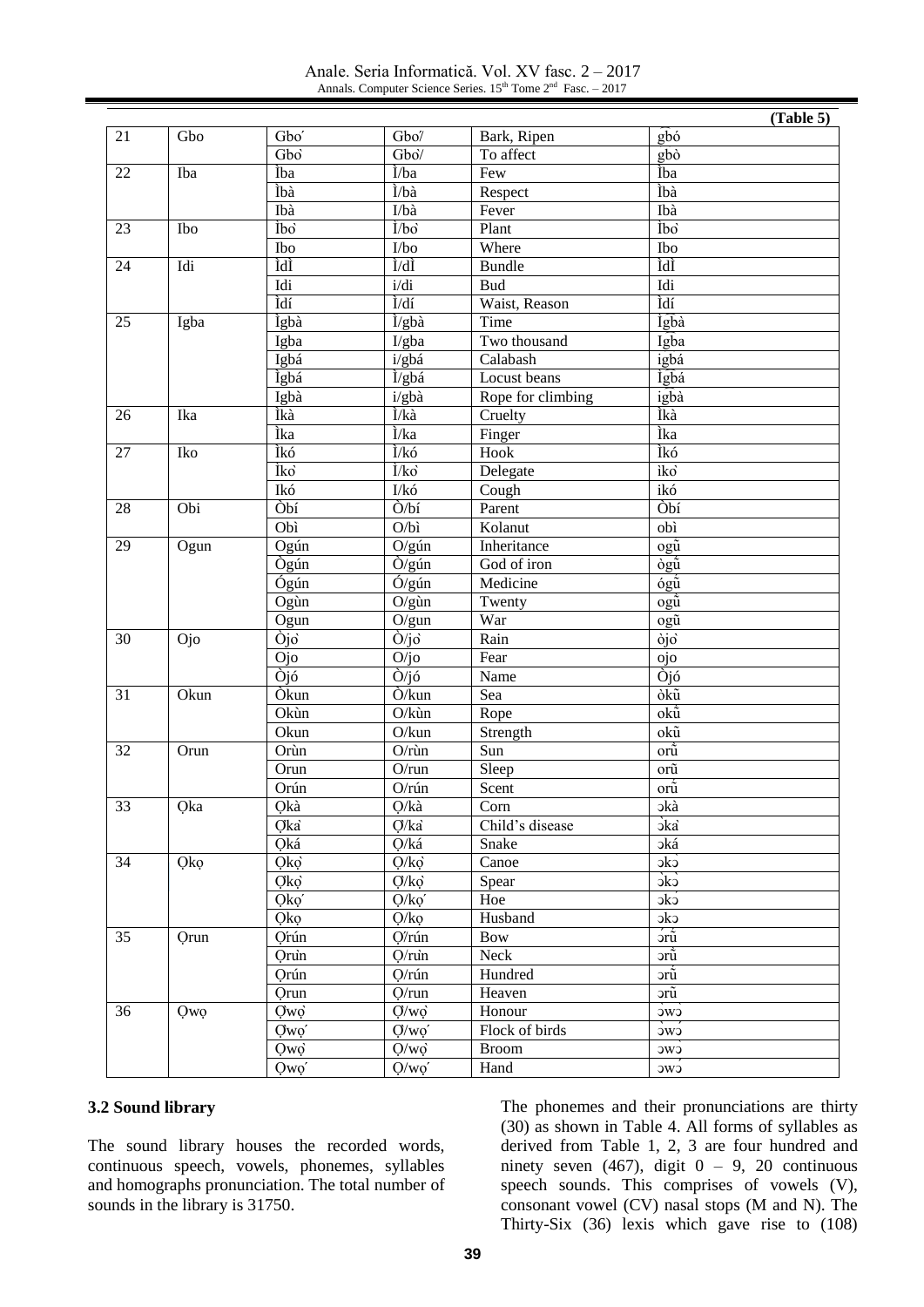}

homographic words were also included in the library. All samples were pronounced five (5) times each by five (5) male and five (5) female Yoruba speakers.

## **Pseudo Code for Converting Text-To-Speech**

```
Repeat
{ For each word
   {
      If word is in library generate
      speech else
      {For each syllable
         {
            If syllable in 
            library generate
             speech else
                {
```
.

```
For each letter 
                generate speech
                }
         }
      }
} until end of text
```
**Text-To-Speech interface:** This comprises of text input from the speech to text implementation, input from the Yoruba keyboard and input from optical character recognition. Each of the inputs is to be performed independently. The TTS breaks the text into possible Yoruba Syllables and concatenate it to give corresponding utterances. Figure 2 below shows the test to speech interface.



**Figure 2: Text to Speech Interface**

**Input from Keyboard:** The input from keyboard is generated from a virtual Yoruba keyboard that helps to type Yoruba characters on the Text Input tab. Figure 3 shows the keyboard used.

| Extended Keyboard For Hausa, Igbo and Yoruba, Language |     |   |       |    |   |   |   |   |       |   |   |                |   |              | $\mathbf{x}$   |
|--------------------------------------------------------|-----|---|-------|----|---|---|---|---|-------|---|---|----------------|---|--------------|----------------|
| Yoruba                                                 |     |   |       |    |   | ▼ |   |   |       |   |   |                |   |              |                |
| Esc                                                    |     | á | é     | ۱í | ó | ú | ý |   | é     | ó | ń | m              | ś | p            | ŕ              |
| Tab                                                    |     | ã | ĕ     | ĩ  | õ | ũ |   | ñ | ĕ     | õ |   | <b>Bk Sp</b>   |   | Home         | $\circledcirc$ |
| Caps                                                   |     | ä | ë     | ï  | ö | ü | ñ |   |       |   |   | Del            |   | End          | $^{\circledR}$ |
| Shift                                                  |     |   | ė     |    | Ò |   | ş |   | Enter |   |   | <b>PG UP</b>   |   | <b>PG DN</b> | ⇧              |
| Ctrl                                                   | Alt |   | Space |    |   |   |   |   | Shift |   |   | F <sub>5</sub> | ⇦ | ⇩            | ⇨              |

**Figure 3: Yoruba keyboard for vowels**

The inputs from the keyboard ensure that the text is in machine readable format before text to speech is performed. The figure 4 shows the text input box and figure 5 shows the waveform for the conversion to speech of the text input.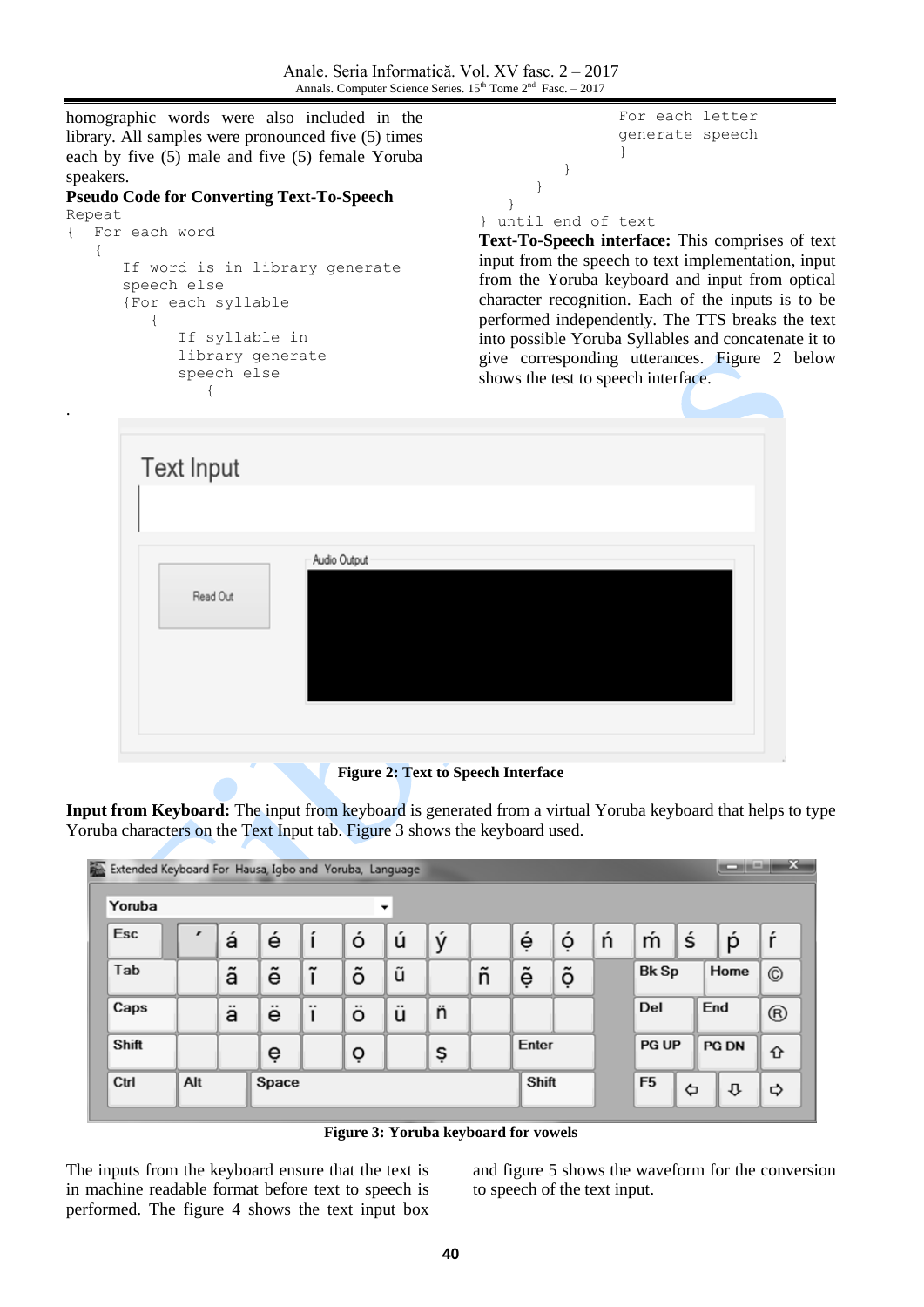

**Figure 4: Text Input Interface**



#### **Figure 5: Speech waveform**

## **4. RESULTS**

The evaluation of Text-To-Speech was done using Listening Test conducted through Mean Opinion Score. The scoring methods of the listening tests include:

- 1. Similarity: The listener plays a few samples of the original speech and one synthetic sample. The listener then chooses a response that represented how similar the synthetic voice sounded as compared to the original speaker's voice.
- 2. Naturalness : The listener listens to a sample of synthetic speech and chooses a score which represents how natural or unnatural the sentence sounded on a scale of  $1-5$  ([K+14], [SMC15])

The listeners are to score from 1 to 5 (Excellent  $-5$ Very good – 4 Good – 3 Satisfactory – 2 Not understandable-1) for understandable contents.

Table 6 below shows the Mean Opinion Score based on similarity and naturalness from the listener perspective. Five sentences were used in the test. Each sentence consists of at least 5 words and 13 syllables.

| Table 6: Scores given by each listener to each sentence |  |  |  |
|---------------------------------------------------------|--|--|--|
|                                                         |  |  |  |

| Sentence   |  |  |  |
|------------|--|--|--|
| Sentence 1 |  |  |  |
| Sentence 2 |  |  |  |
| Sentence 3 |  |  |  |
| Sentence 4 |  |  |  |
| Sentence 5 |  |  |  |

Performance Average = 92%

The performance showed average of 92% closeness to human voice.

## **5. CONCLUSION**

The Machine To Man though Text-To-Speech system represent Yoruba language exhaustively. Hence, the following recommendations are made:

- 1. For deployment to grass-root level so that people who do not know how to speak English language can benefit from technology advancement;
- **2.** For the aged and illiterate that may not be able to read Yoruba text and literature (bible, Qur'an, Yoruba newspapers and so on), it can be fed into